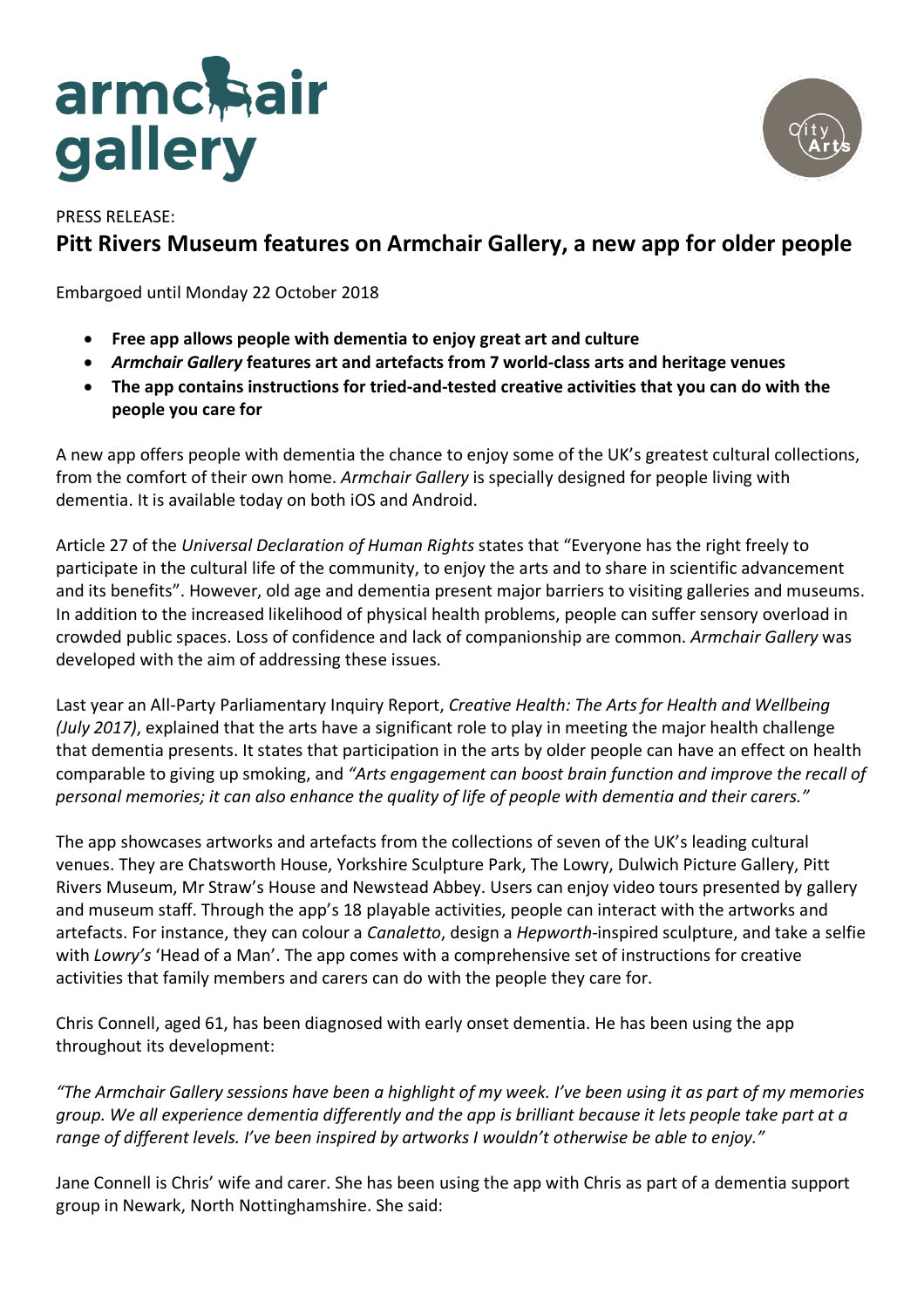*"The app helps the group to reminisce. The artefacts it features bring back so many shared memories. We all leave feeling really relaxed and absorbed. We attended the sessions for Chris, who has dementia, but I look forward to them every week. It takes me away from the day to day stresses of being a carer. I can't wait to use it at home."*

City Arts (Nottingham) created the app. A leading community arts organisation for over 40 years, City Arts has a long history of working with older people. It recently led the *Imagine* project, an acclaimed programme designed to bring art and culture into Nottingham's care homes.

Kate Duncan, *Programme Director – Wellbeing* at City Arts and manager of the *Armchair Gallery* project, said:

*"Armchair Gallery is a ground-breaking app that we hope will inspire people living with dementia and improve their lives. Over 4 years, we've collaborated with hundreds of older people, care staff, artists and cultural venues. We are delighted to be able to share what we have learned with everyone."*

The app's development was funded by the Nominet Trust (now *Social Tech Trust)* and *The Baring Foundation* through their *Digital Arts & Creative Ageing* fund.

David Cutler. Director of *The Baring Foundation*, said:

*"The Baring Foundation is very proud to have been a funder of the development of the Armchair Gallery app along with our partners the Nominet Trust and Arts Council England. It is a work of art in its own right and has been created with a lot of love and respect for the residents of care homes with which City Arts has been working. It is a major step forward in showing the potential and relevance of digital arts for older people. The Foundation has been privileged since 2010 to fund many wonderful arts projects working with older people, but Armchair Gallery is the one with the potential to have the greatest reach."*

The app is available as a free download for iOS on the Apple App Store. Android users can download it from the Google Play Store. It will be publicly launched at **Antenna, 9A Beck St, Nottingham NG1 1EQ**, at **4-6pm** on **Monday 22 October 2018**. Press are invited to attend the launch.

----- ENDS -----

## **FOR MORE INFORMATION PLEASE CONTACT:**

**Kate Duncan, Armchair Gallery Founder & Project Manager:** T: 0115 950 5251 M: 07932 770426 E: kate@city-arts.org.uk **Joe Pick, Marketing & Audience Development, City Arts (Nottingham):** T: 0115 950 5251 M: 07549 522843 E: joe@city-arts.org.uk

## **NOTES TO EDITORS:**

#### **Social Media & Website**

Armchair Gallery is on *Facebook*, *Twitter* and Instagram using the handle @armchairgallery. The accounts will become active on the day of the launch.

We will be using the hashtag #armchairgallery.

The app website is http://armchairgallery.co.uk